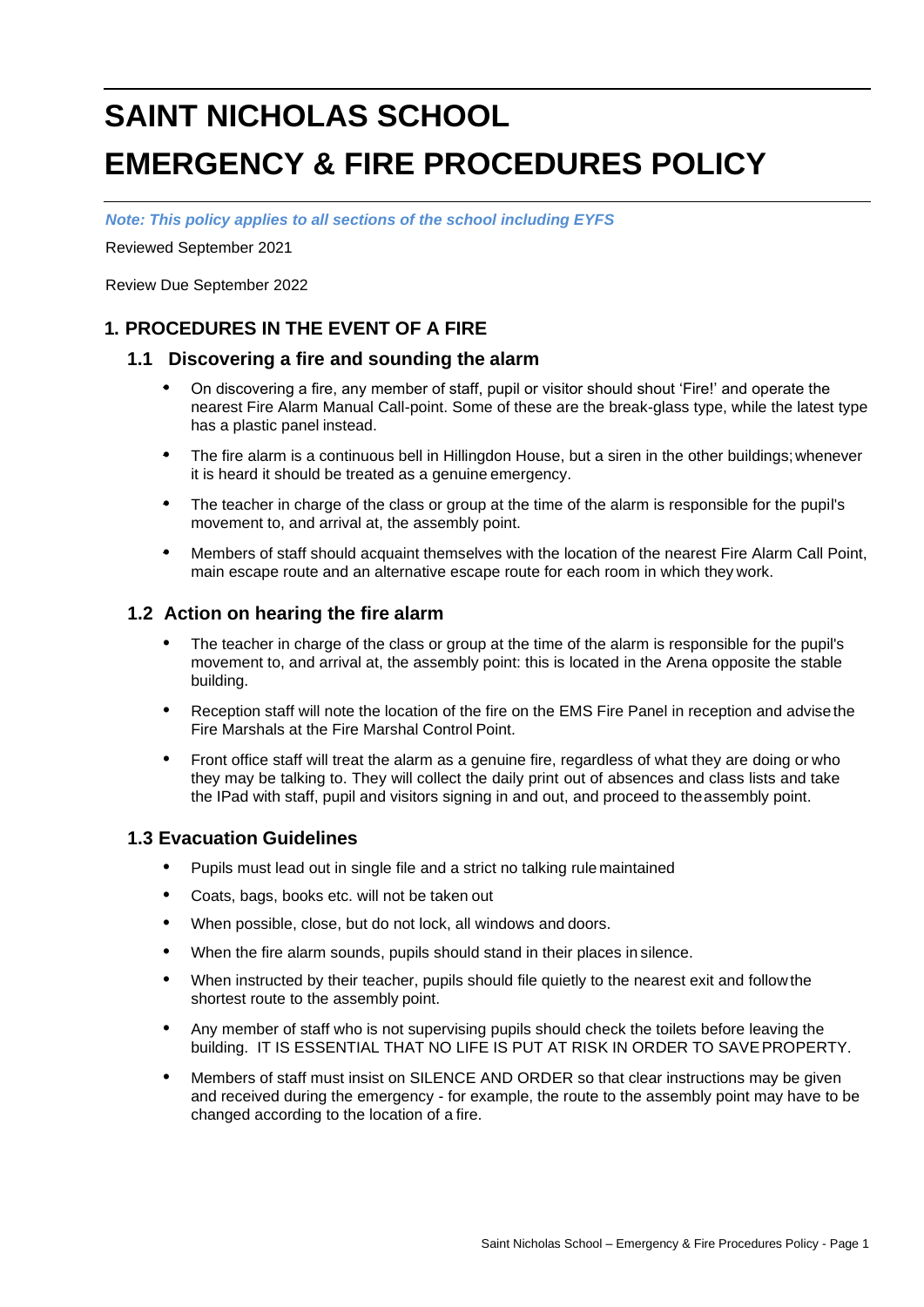# **1.4 Non- teaching staff**

- **•** Non-teaching staff will evacuate the building and proceed to the assembly point
- **•** Visitors will be escorted to the assembly point by the nearest available member of staff.

#### **2. ASSEMBLY POINT**

The assembly point is in the Arena which is located opposite the stables. Pupils should line up in forms in register order facing their form teacher, see attached plan.

The office staff will bring the daily print out of absences and class lists, staff and pupil signing out books, visitors' book to the assembly point.

On reaching The Assembly Point each teacher will maintain their pupils there as a disciplined group until further instructions are given. Each register should be called by the form teacher or class teacher who should immediately alert the Head of Section who in turn will notify the Headmaster or Deputy Head if any pupil is unaccounted for. Any missing pupil, or staff member, will be reported immediately to the Incident Officer at the Fire Marshal Control Point.

On no account must any pupil or member of staff re-enter the building until instructed to do so by the Headmaster, Deputy Head

## **2.1 Emergencies outside of lesson times**

Should an emergency occur during lunch, break or assembly, the member of staff on duty is responsible for evacuating the area using the most appropriate exit. All members of staff should immediately join the school at the assembly point.

# **3. FIRE MARSHAL TEAM**

The team of Fire Marshalls are made up of competent persons (with sufficient training, experience and knowledge) to assist in taking preventive and protective measures (including firefighting and evacuation). The fire marshals are given regular and specific training in their duties.

The Fire Marshal Team consists of:

• Tom, Ryan, Peter, Kate, Julie, John, Yvette, Lesley, Natasha

One person will act as Incident Officer and, working from the Fire Marshal Control Point, will give out the Evacuation Cards to ensure the whole site is checked for both fire and missing persons.

The Evacuation Cards give details of a limited area to inspect.

Should a fire be discovered during the course of this procedure, the **MARSHAL** will call the Fire Brigade from their mobile or the nearest telephone.

# **4. FIRE WARNING SYSTEM**

A fire warning system is provided in all buildings, with the exception of the swimming pool plant room. Smoke detectors, Heat detectors and Manual Fire Alarm call points are provided throughout and the system is maintained on an annual contract with

Active Security

Horsecroft Place

The Pinnacles

Harlow

Essex

CM19 5BT.

- The system is monitored 24 hours day by an Alarm Receiving Centre operated by Yeoman Monitoring, under licence from Active Security.
- The fire alarm system is tested every Thursday morning at 7.00am and the results recorded